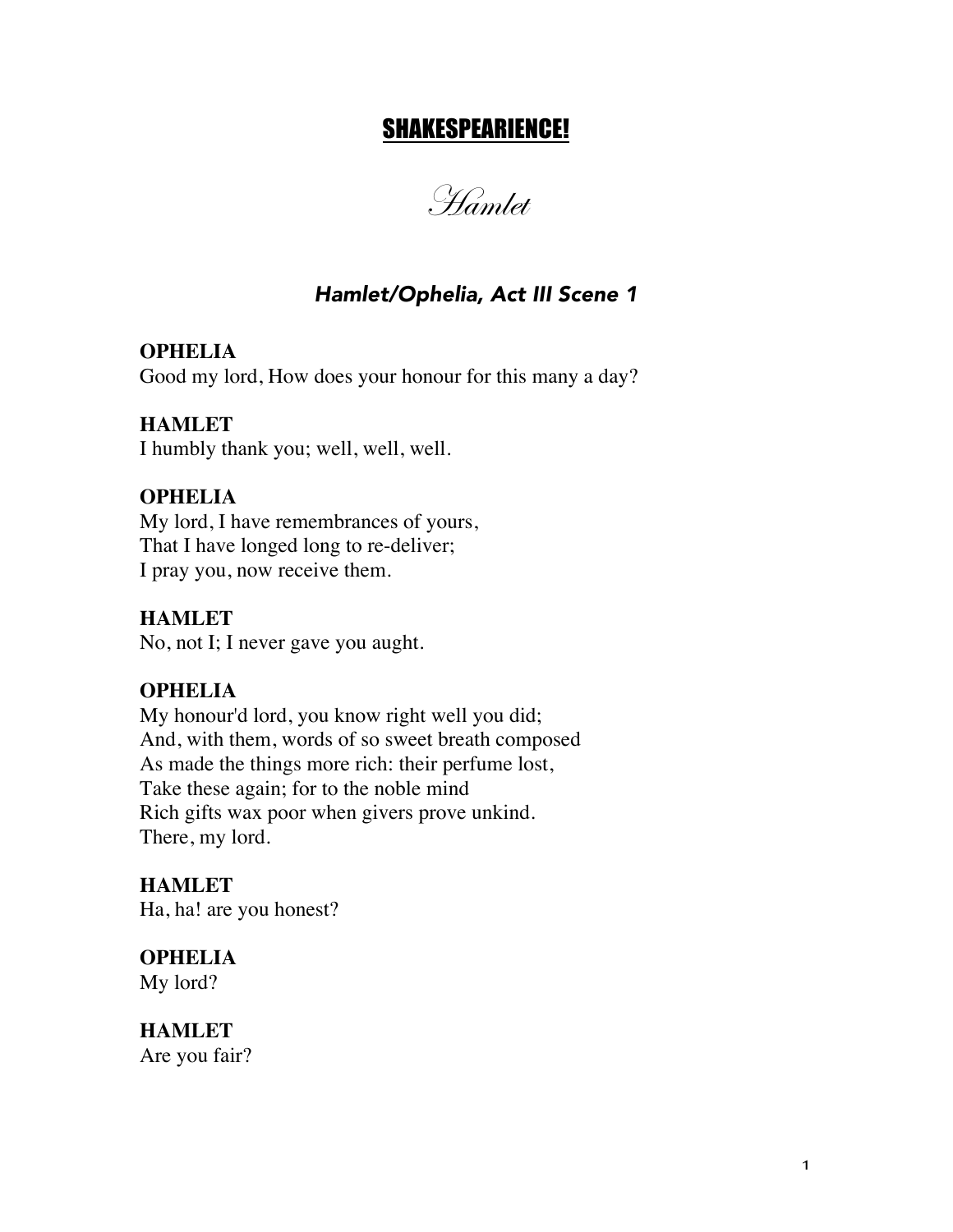## **OPHELIA**

What means your lordship?

# **HAMLET**

That if you be honest and fair, your honesty should admit no discourse to your beauty.

## **OPHELIA**

Could beauty, my lord, have better commerce than with honesty?

## **HAMLET**

I did love you once.

## **OPHELIA**

Indeed, my lord, you made me believe so.

## **HAMLET**

You should not have believed me: I loved you not.

## **OPHELIA**

I was the more deceived.

## **HAMLET**

Get thee to a nunnery: why wouldst thou be a breeder of sinners? I am myself indifferent honest; but yet I could accuse me of such things that it were better my mother had not borne me: I am very proud, revengeful, ambitious, with more offences at my beck than I have thoughts to put them in, imagination to give them shape, or time to act them in. What should such fellows as I do crawling between earth and heaven? We are arrant knaves, all; believe none of us. Go thy ways to a nunnery. Where's your father?

## **OPHELIA**

At home, my lord.